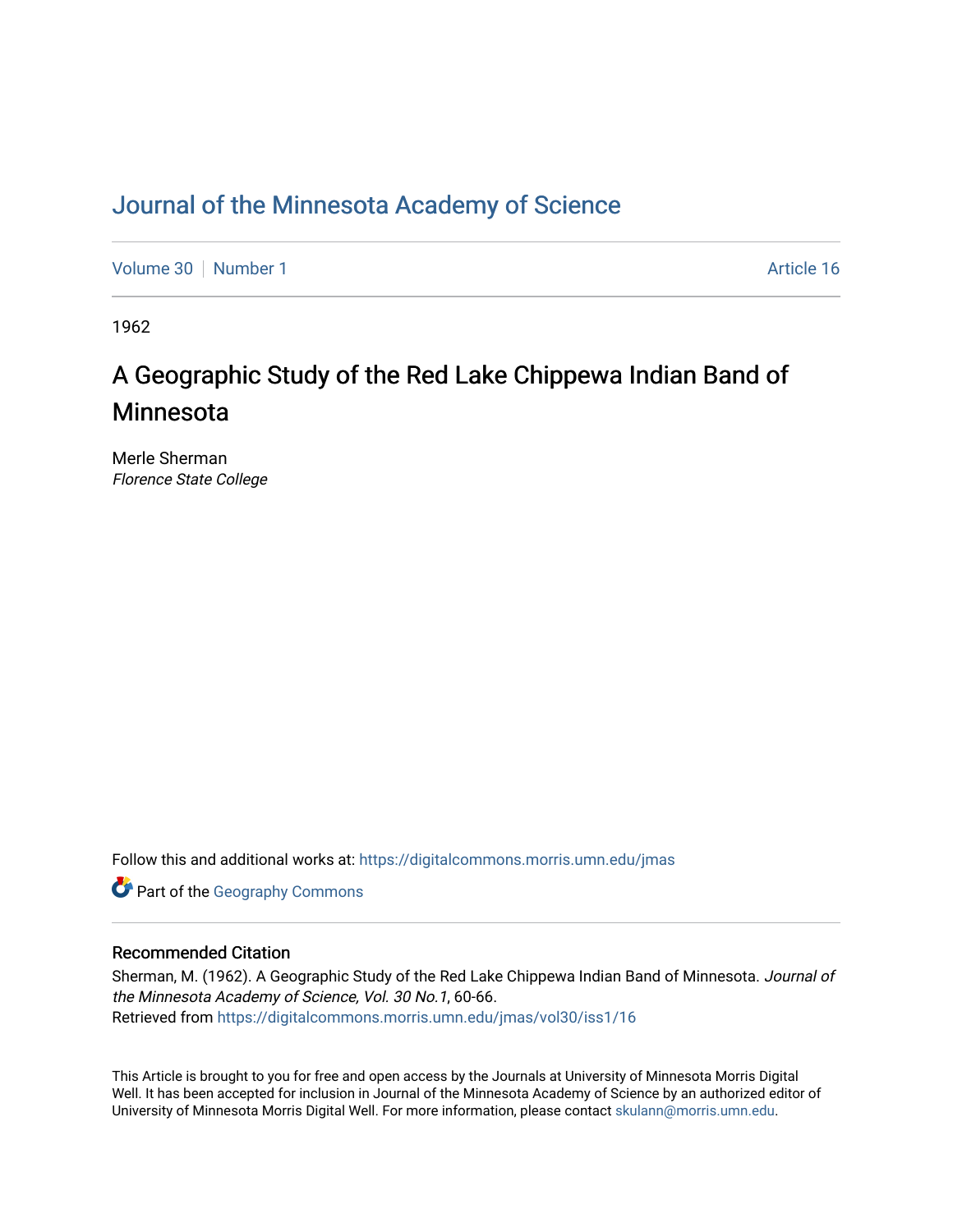## **A Geographic Study of the Red Lake Chippewa Indian Band of Minnesota**

MERLE SHERMAN *Florence State College, Florence, Alabama* 

INTRODUCTION: The Red Lake band of Chippewa Indians in Minnesota occupy a position set apart from the other Indians of the state. They have a closed reservation with tribal instead of individual ownership of land. They are not a member of the corporate body known as the Minnesota Chippewa tribe which was organized under the Wheeler-Howard Act of 1934 by the other Chippewa bands of the state. Their trust fund within the Bureau of Indian Affairs is separate from that of the Minnesota Chippewa tribe and their tribal earnings are used only for the enrolled members of their own band (Chippewa Indians, 1937).

During the last part of the nineteenth century as a result of treaties and agreements with the Chippewa Indians, six reservations<sup>1</sup> were established in northern Minnesota. All of the reserves were forested sites in the part of the state that the bands had occupied after forcing the Sioux to abandon the region during the seventeenth and eighteenth centuries. The Chippewa had just established their occupancy of the lake country of the upper Mississippi at the time of the Louisiana Purchase which added most of Minnesota to the United States. The Chippewa and the Sioux were in the midst of their feud when the white settlers began to enter the territory looking for farms. The first treaty, that of Prairie du Chien in 1825, tried to establish peace between the two tribes. Less than forty years later the Sioux had been removed to the Dakotas, and by 1889 all of the Chippewa were relegated to their present reservations. Map 1 shows their location.

The present reservations were established at a time when Congress felt that individual land ownership was the way to assure the assimilation of the Indian people into the ways of civilization. The allotment plan called for the settling of each Indian family on eighty acres or a quarter section of land with the expectation that they would in time become self supporting through agriculture. This made it possible, by various legal and illegal means, for the Indians on reservations that allotted their lands to dispose of their timber with or without their acres to non-Indians. Very few Indians in Minnesota ever became farmers and on none of the reservations except Red Lake has any alternative industry developed.

The Red Lake band has never allotted land to the individual members but instead the band as a whole retains title to the land of the reservation. In addition they



MAP 1: Location of the Chippewa Indian reservations in Minnesota at the present time.

have received through reversion of title much land outside the boundaries of their reserve. A cooperative commercial fishery provides an income for about 200 families and a sawmill that produces lumber for sale on the open market offers employment for more than 150 men. At present an attempt is being made to develop tourist attractions to provide further income.

This study traces the movement of the Chippewa Indians from Lake Superior into Minnesota and their organization into the separate bands with which the United States government treated to obtain cessions of land. It will take up the organization of the Red Lake Band as a distinct group, analyze their settlements around the Red Lakes and their uses of the resources of the reservation.

THE CHIPPEWA INDIANS: The Chippewa Indians, or Ojibways, are a tribe of the Algonquins, one of the major linguistic stocks of American Indians. The Algonquins occupied much of northeastern United States and southeastern Canada from the Atlantic Coast to the up-

<sup>&</sup>lt;sup>1</sup>A seventh reservation, Mille Lacs, is the result of land pur-. chases by the Federal government since 1934 for the Indians who remained in the vicinity of their original reservation instead of removing to White Earth.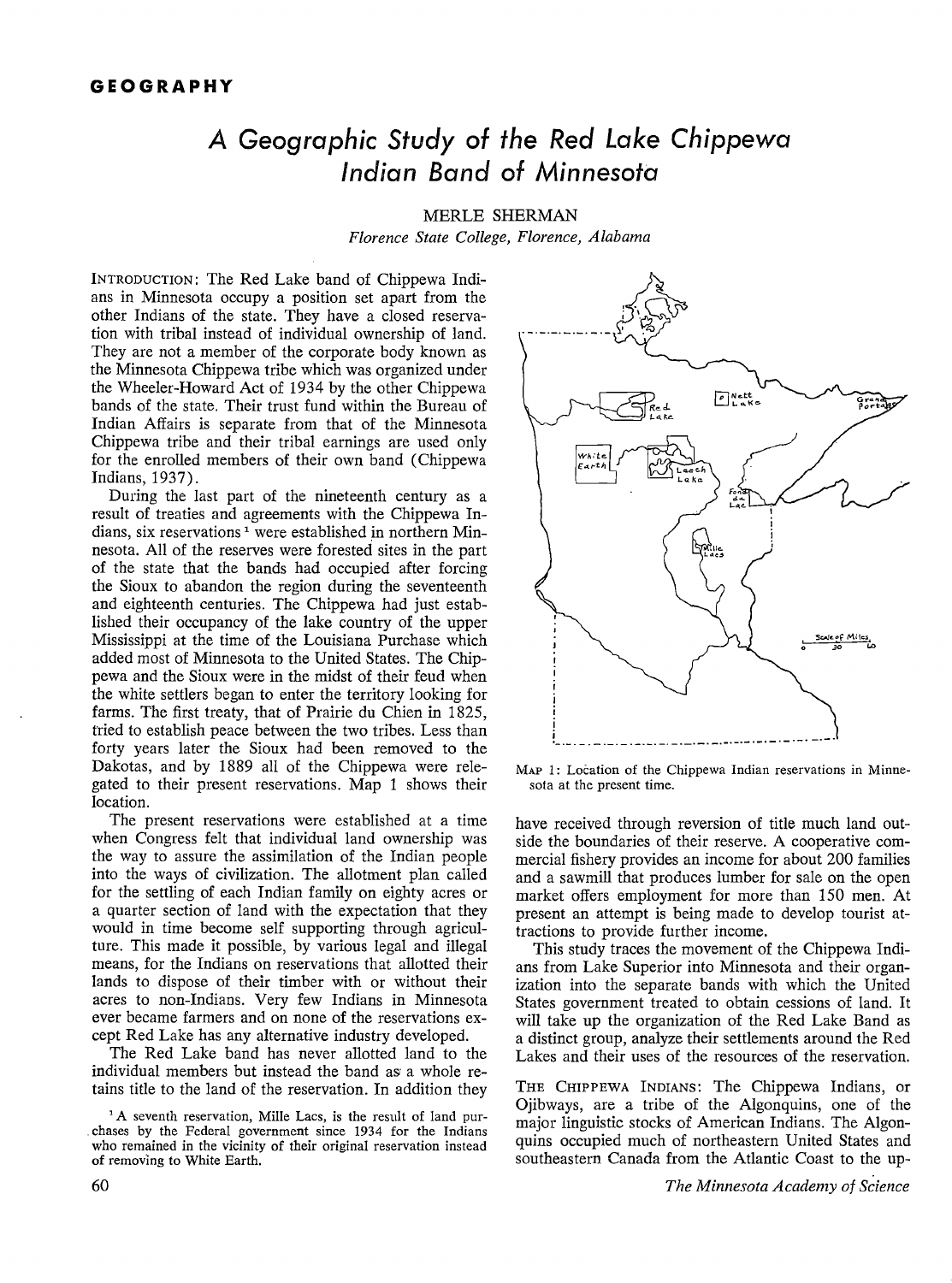per Great Lakes. They were kept to the north of the St. Lawrence and Lake Huron by the Iroquois, who controlled all of what is now New York state.

From studies of the Indians of the upper Great Lakes before  $1600$ , it has been estimated that about  $100,000$ Indians or one-tenth of the total population in North America at this time lived around the lakes. The Chippewa, one of largest groups, occupied the territory north and south of Lake Superior. They depended to a large extent on fish caught in the lake for their sustenance and it was at the Sault that the French made their first acquaintance with this tribe.

Because the Chippewa were located both north and south of Lake Superior the two groups were designated as northern and southern Chippewa. The northern group were not as numerous and more nomadic than their southern kinsmen. They gradually occupied the north shore of Lake Superior to the mouth of Pigeon River and from there they spread along what is now the boundary of Canada and the United States. The French explored the route from Lake Superior to Lake of the Woods in 1688 and the northern Chippewa had a large village on Rainy Lake by 1700.

The southern Chippewa, though also fishermen, did some planting and gathered rice. They warred with the Fox, an Algonquin tribe who lived south of them, and with the Sioux to the west. With the advantage of the firearms secured from the French traders at the Sault they pushed the Fox out of northern Wisconsin and by 1736 had gained a foothold in Minnesota at Fond du Lac on the St. Louis River in Minnesota.

The Sioux Indians were in possession of most of Minnesota and southwestern Wisconsin in 1600. The Santee Sioux lived in the woods and depended on the rice beds for much of their food. Because of their location these Sioux had less contact with the French and did not secure the firearms that the Indians on the Great Lakes did and therefore were at a disadvantage when the Chippewa moved westward. In 1744 the Sioux suffered a decisive defeat at Sandy Lake and they withdrew south to the vicinity of the Minnesota River. Though the Chippewa and the Sioux were to keep up this feud for another hundred years the Chippewa were in control of all of northern Minnesota including the lakes and rice beds of the upper Mississippi by 1770.

After the establishment of Fort Snelling in 1819 at the juncture of the Mississippi and Minnesota rivers an attempt was made to end the constant warfare between the various tribes of Indians and especially of the Sioux and Chippewa. A grand council of the Minnesota, Wisconsin and Iowa Indians was held at Prairie du Chien in 1825. The tribes agreed to a boundary line between their territories and though the smoking of the peace pipe did not end the raiding the boundary line was recognized by the United States government when land was to·be ceded by the tribes in Minnesota. This line, which cut across the St. Croix river at about the northern boundary of what is now Washington County in Minnesota, trended northwest through the state, crossing the Rum and Mississippi rivers. From there it continued to about the present west boundary of Stearns and Todd counties and then down the Buffalo river to the Red river. The line can be identified on Map 2 as the boundary between the Chippewa and Sioux cessions.

TREATIES AND LAND CESSIONS: The United States government recognized the right of occupancy of the Indians to their lands but held that the right of ownership was in the government. Congress in 1783 enacted a law forbidding settlement on lands claimed or inhabited by Indians or from purchasing or receiving as gifts any Indian land. This meant the settlers in the territory west of the original states could not gain legal title to any land before the United States government had negotiated for the land with the Indians who inhabited or claimed the area (Thomas, 1899:639-43).

Map 2 shows the cessions of land that were made in Minnesota by the Sioux and Chippewa. The cession of 1837 opened for settlement a large tract in Wisconsin and the land between the St. Croix and the Mississippi rivers south from the vicinity of Mille Lacs in Minnesota. This cession required two treaties, one with the Sioux for the portion south of the Chippewa-Sioux boundary line, and the other was with the entire Chippewa tribe for the northern part. The other Chippewa cessions in Minnesota were made by separate bands which was recognition of the right of occupancy of the bands to certain tracts. The cession of 1847 was made by the Pillager and Mississippi bands, and that of 1854 by the Mississippi and Superior bands. In 1855 the Mississippi bands ceded their lands around the upper Mississippi and agreed to live on reservations and in 1866



MAP 2: Cessions of Indian land in Minnesota from 1830 to 1889. Source: Royce, plate 33.

*Proceedings, Volume Thirty, No. One, 1962*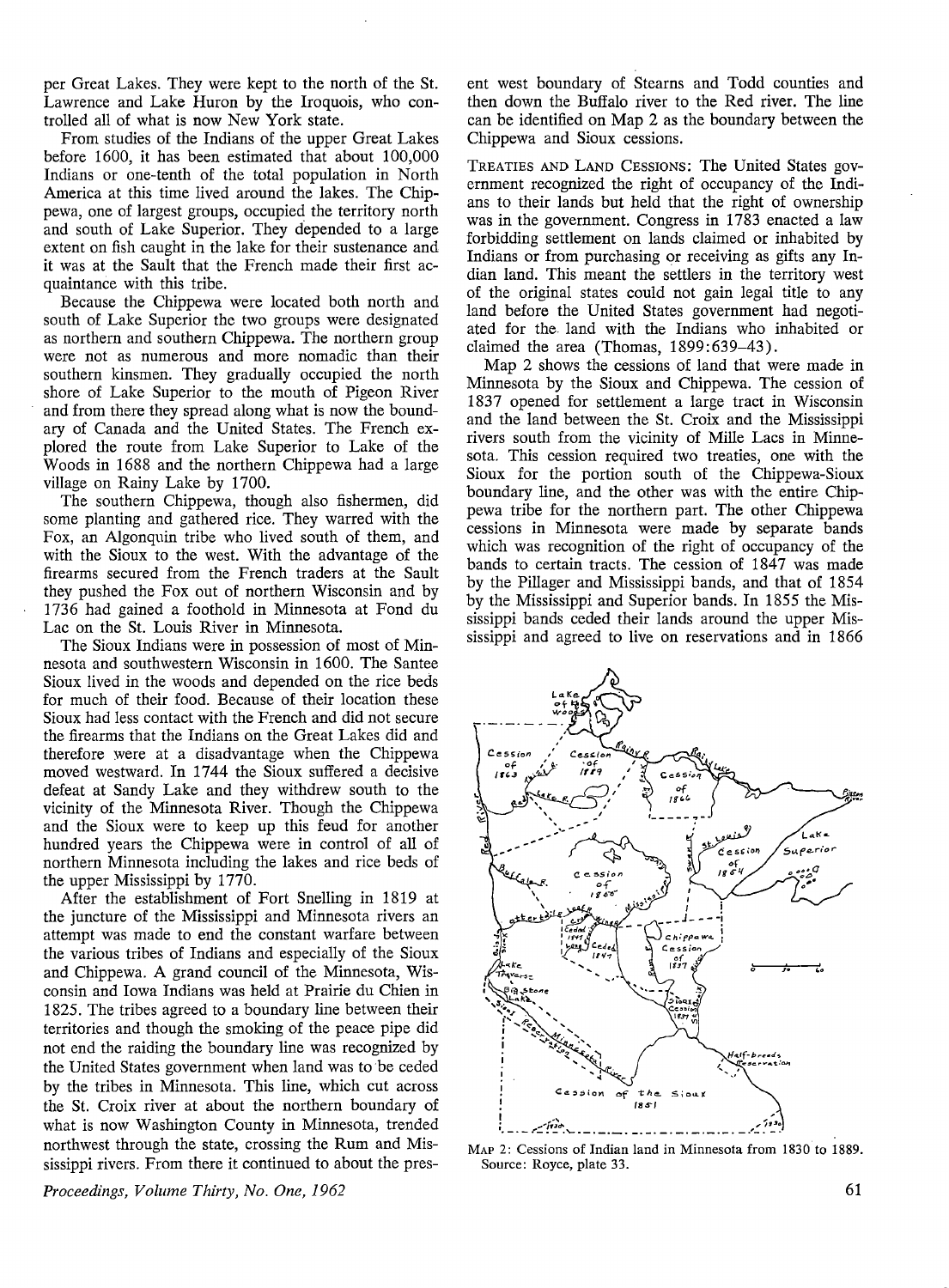the Bois Fort band ceded the last of their territory for the Nett Lake reservation.

The Red Lake band was the last to be approached for a cession of land. The negotiations of 1863 for the lands of the Red River Valley desired by settlers were with the Pembina and Red Lake bands. 23 years later the Red Lake band was asked for a cession of some two million acres and an agreement was worked out. In 1889 the Nelson Act legalized the cession and provided for the establishment of their reservation with provision for the allotment of land to the individual members of the band. In 1904 the reservation was reduced by a cession of eleven townships to its present size. Map 3 shows the formation of the Red Lake reservation.



MAP 3. Steps in the formation of the Red Lake Indian Reservation, 1889 to 1904. Source: Royce, plate 35.

THE RED LAKE INDIANS: The Chippewa tribe of Indians was composed of a large number of bands, all of which were partially nomadic. Usually each band would have a permanent encampment where they spent a major portion of the year. The large lakes of northern Minnesota were especially attractive because they provided an ample supply of fish. The lakes of the upper Mississippi and those along the Minnesota-Ontario border were part of the regular fur trading routes.

The Red Lake area was occupied by the Chippewa shortly after the Sioux were defeated at Big Fork and at Cut Foot Sioux near Lake Winnebigoshish in 1748. The last, evidences of the Sioux around Red Lake were two encounters about 1765 at Battle river east of the lower lake and at Sandy river west of the present village of Red Lake. From fur trading records the first permanent settlement around the Red Lakes by the present band has been set as 1793.

The Red Lake band of Indians derives from the bands of seven chiefs who made the Red Lake area their permanent homes. Five bands were located on the south shore of the lower lake, and one band occupied the area between the lakes and were referred to as the Cross Lake Indians. Chief Red Robed, commonly called Moose Dung, and his band lived to the west of the lakes near the junction of the Thief and Red Lake rivers. When a constitution was adopted in 1918 by the Red Lake band to establish a government for the reservation the General Council was composed of the seven chiefs from the original bands that resided at Red Lake.

The Red Lake Indians came from both the northern and southern Chippewa. Red Lake lies between the two paths followed by the Chippewa as they moved into Minnesota. This area is a part of the Red river drainage system and is not too easily reached from Rainy river which the northern Chippewa had used as their entry to the lands west of Lake Superior or from the upper Mississippi where the southern Chippewa had settled. Between Rainy Lake and Red Lake are extensive bogs and the trip from Cass Lake to Red Lake usually required much overland travel as well as an out-of-the-way canoe trip. The easiest way to reach Red Lake was from the west as the Red Lake river was a well traveled route to the Red river. It is likely that the largest number of Indians that made Red Lake their permanent home were from the northern Chippewa and came in from the west. Indians also came in from the south to make Red Lake their home. Little Thunder's band, one of the seven bands that made up the Red Lake band, came from Wisconsin.

Reverend Gilfillan, an Episcopal missionary to the Chippewa from 1875 to 1898, has described the Red Lake band of Chippewa as:

"... living on an island, that is, in a remote place, nearly fifty miles from any other Indians and nearly one hundred miles from the whites. Cut off from the world they maintained themselves by fish caught in their great lake, and by raising corn." (1885:551)

This picture of the Red Lake Indians was only partially true. They were off the main streams of travel and they could be self-sufficient; but these people had various contacts with other bands and with whites. Fur trade, seasonal migrations, visits to the Pembina and Leech Lake bands, and missionaries who brought religious services and schools prevented complete isolation from the world. The Congregational missionaries started their work at Red Lake in 1843 and remained until 1859. They opened a school as part of their missions and taught both Chippewa and English.

After the cession of land in 1863 by the band they began to lose their isolation. A resident physician was assigned to them in 1865. **A** government school was established in 1873 and a boarding school was started in 1877. In 1874 a road was completed from White Earth to Red Lake and in 1875 a post office was opened in the village of Redlake, the first in the territory that was to become Beltrami county. The Episcopal Church was started at Redlake in 1877 and a year later another congregation was organized at Redby. Ten years later the Catholic mission was established and the Sisters of **St.**  Benedict opened a boarding school.

*The Lumber Industry on the Red Lake Reservation:*  After the lumbering era began Red Lake could no longer be considered isolated. Logging started in the 1880's and the 1890's along the westward flowing Red Lake and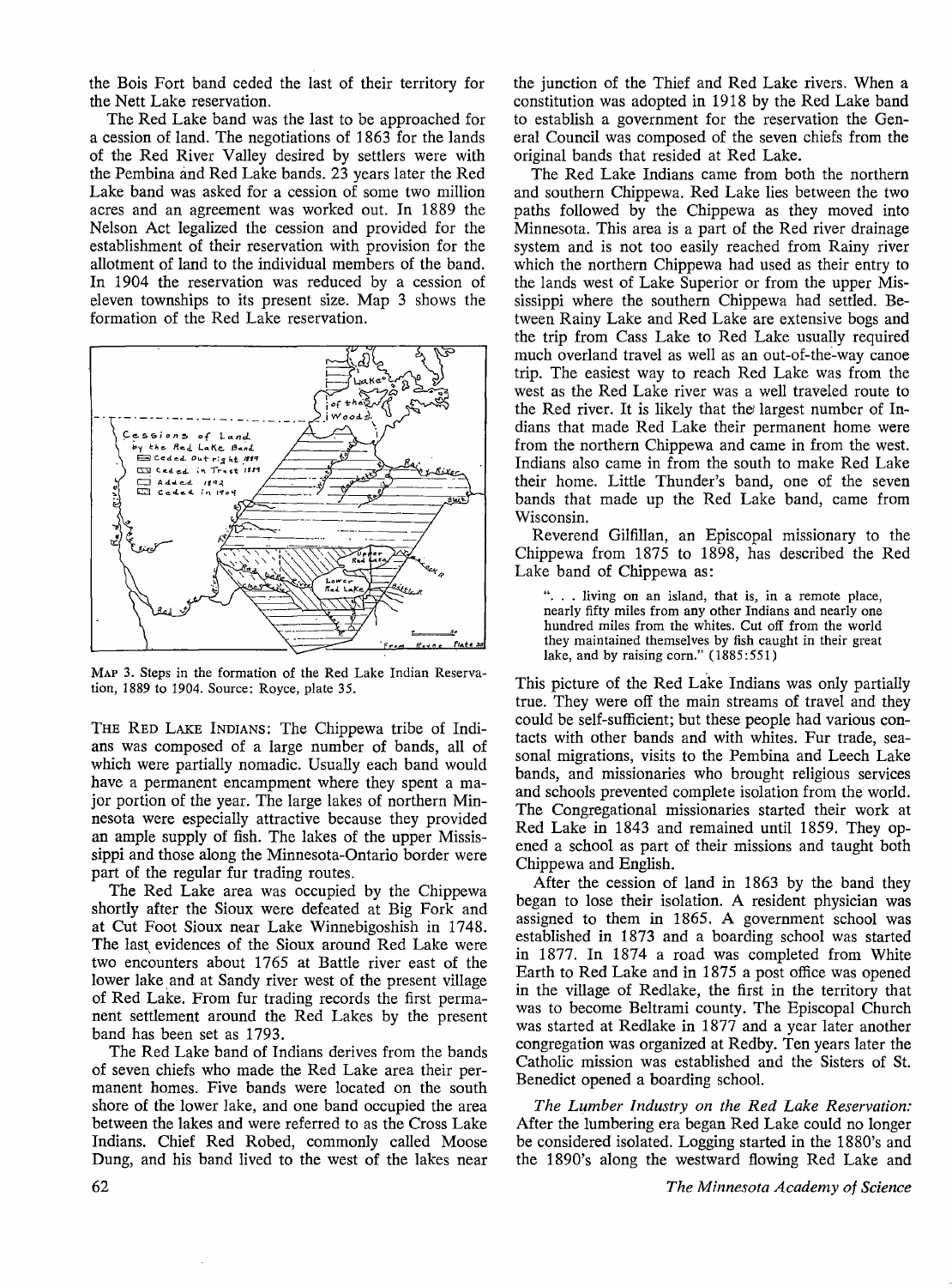Clearwater rivers to supply the sawmills at Thief River Falls, Red Lake Falls, Crookston and Grand Forks. The Red River Valley was being settled and lumber was needed for the farms and trading centers. Timber from east of the reservation was floated down the Black Duck, Cormorant, Battle, and Tamarack Rivers to the Red Lakes. These logs were then towed by steamboat across the lake to the Red Lake river and floated down the stream. By 1890 steamboats made regular trips from Thief River Falls to many points on the two lakes bringing in supplies and new settlers for the lands being opened up south of the upper lake. Passenger service was provided and three hotels were in operation in Redlake. In 1901 four large steamboats were engaged in towing rafts which totaled about 75 million feet of logs. Logging was big business in the Red Lake area before it started farther south in the county because the Red Lake river flowed west.

During this time considerable timber was sold by contract from the Red Lake reservation. The Indian agent reported sales of about one and one-half million board feet of timber in 1890 for \$9,406 and in 1891 six million board feet were sold for \$35,930. At first contracts were let on Indian land which allowed the purchaser to pay on the basis of the estimated amount of timber on the tract. After the passage of the Morris Act in 1902 all logs cut were marked and scaled so payment was made on the actual volume of timber harvested. The plan was also tried of having the Indians cut under the supervision of the agent. Because no land was allotted to the individual members of the band on the Red Lake reservation lumbermen were unable to get title to the timber.

The first sawmills on the reservation, one of which was a portable mill at Shell lake, were erected to provide lumber for Indian homes and Agency buildings. The first mill of any size was built in 1907 on the lake shore near Redlake. This mill cut an average of 1,000,000 board feet a year and this amount was gradually increased to 2,000,000 board feet. In 1917 the Indians working under the supervision of the Agency cut enough timber to process  $7,000,000$  board feet at the mill. The



•GRAPH 1: Employment at the Redby sawmill: 1936-1960. (Source: Minneapolis Area Office, Bureau of Indians Affairs.)

*Proceedings, Volume Thirty, No. One, 1962* 

mill was equipped with only a circular saw but its operation proved that a sawmill could be a profitable enterprise on the reservation and provide work for many men.

In 1924 an act of Congress was passed which enabled the Red Lake band to use \$75,000 of their funds to construct and equip a band mill at Redby. In 1926 another \$30,000 was appropriated to add a planing mill, a box factory, a cottage and an office to the plant. All boxes for the fishery are constructed at the mill. Later a lath mill was added and recently facilities and equipment were acquired to provide for the smooth double end trimming of lumber, and to manufacture moulding. About half of the timber is delivered to market in mill owned trucks and trailers. When the industry was started on the reservation about seventy percent of the crew was white. By 1938 this had changed to 288 Indians and 90 whites and now only one non-Indian is employed in a crew that averages 200 yearly. Graph 1 shows the change which has taken place since 1936.

In 1950 most of the commercial pine timber on the reservation had been utilized so attention was turned to the stands off the reservation owned by the band. Cutting was started on Little Pine Island in Koochiching County and the logs were trucked to Redby to be sawed into lumber. The band also has title to a large portion of the Northwest Angle. A contract for cutting this tract was let to Minnesota and Ontario Paper Company of International Falls because of its isolated location and distance from Redby.

In 1956 W. Parker Arthur, manager of the mill, made this summary of the production of the Redby mill since it started operation in 1924.

| Logs cut 127,834,330 board feet                                                                                     |  |  |
|---------------------------------------------------------------------------------------------------------------------|--|--|
| Lumber manufactures 149,284,439 board feet                                                                          |  |  |
| Wages paid to workers on payrolls\$3,864,778.11                                                                     |  |  |
| Profits earned by the mill\$1,822,636.98                                                                            |  |  |
| Total value of the stumpage $cut$ \$1,121,695.84                                                                    |  |  |
| Distribution in the form of per capita<br>payments to enrolled members of the<br>band has amounted to\$1,729,875.00 |  |  |

TABLE 1. Production from the operation of the Redby sawmill, 1924-1956 (Mittelholtz and Graves, 1957:92).

If the band had disposed of their timber by contract to a logging company they would have received the value of the stumpage or \$1,121,696. By having a mill on the reservation the Indians also received more than \$5,600,- 000 in wages and the profits earned by the mill.

At the present time the supply of merchantable pine on the reservation has been depleted and the second growth is not ready for lumber production. For ten years or more the end of sawmilling at Redby has been predicted. The forestry service of the Red Lake reservation has been studying the problem of a changing forestry industry for a number of years. In 1958 a continuous forest inventory was put into operation to secure the basic data needed for future forest management. The immediate purpose of the inventory was to determine if a sufficient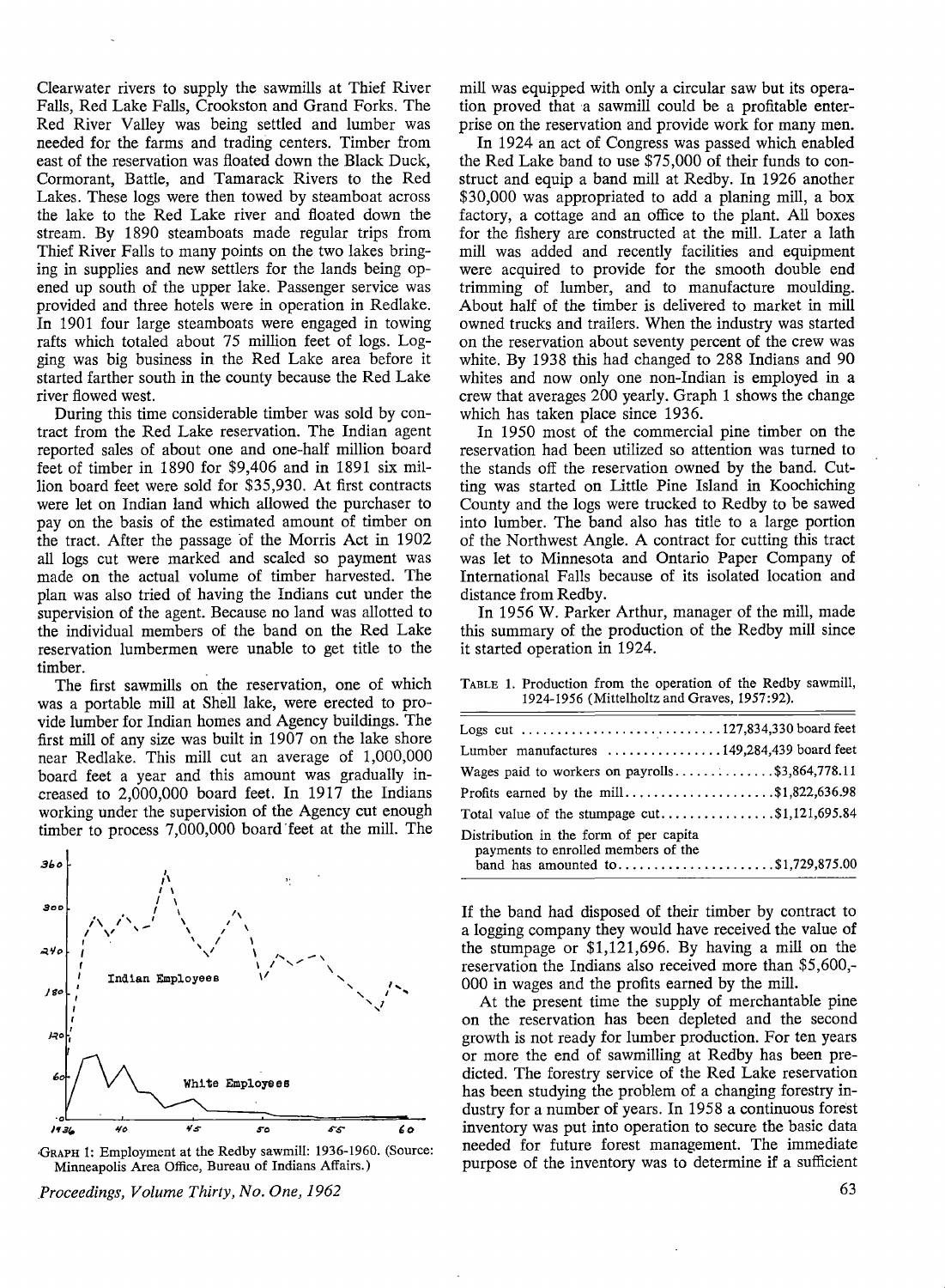saw-timber resource existed to continue sawmilling on the reservation. Another purpose was to determine the feasibility of milling hardwoods.

In 1961 a plan was approved by the Tribal Council for the economic development of the reservation. They felt that the timber resources of the reservation offer the greatest opportunities for the future and can serve as a means of inducing the establishment of new industries. The construction of a new, modern mill capable of converting both hard and soft woods into the finished and semi-finished wood products needed by such industries was approved by the Tribal Council. The mill is expected to cost approximately \$230,000 and will be financed from tribal funds which accumulated from reserves for depreciation in the past years' operations. The new mill will afford an economical means of cutting sawtimber of the grades and species now available on the reservation but will not provide any additional employment.

*Commercial Fishing on the Red Lake Reservation:*  The fishing industry of the Red Lake band is at present their second greatest source of income and one that gives every evidence that it can continue to be depended on as a means of earning a livelihood. On an average the total catch each year is over 1,000,000 pounds of fish which sell on the market for approximately \$250,000. About 200 families participate and a few families earn as much as \$3000 to \$4000 for a season's work. (Smith, 1958:45). From the time the cooperative was incorporated in 1929 more than \$5,500,000 worth of fish have been sold from the Red Lakes. This compares with a catch on Lake of the Woods (Minnesota only) of 1,- 500,000 to 3,000,000 pounds for a fishing season. However, Lake of the Woods does not produce as many walleyes as the Red Lakes.

The lakes are remnants of old Lake Agassiz which once covered all of northwestern Minnesota. They are shallow lakes with an average depth of 20 to 25 feet for the lower lake and of only eight to ten feet for the upper lake. There is no thermal stratification and this type of lake is most productive of fish because the whole bottom is available for the growth of food. Each lake is approximately 24 miles in length but the lower lake has the greater average width. About 90% of the commercial fishing is done on the lower lake.

Commercial fishing on the Red Lakes was not established for the special benefit of the Indians of the reservation or through their initiative. The enterprise was started by the state of Minnesota in 1917 as a food conservation measure during the first World War. Because of the high price of meat there was a demand that unrestricted fishing be allowed on all lakes within the state. The Commissioner of Game and Fish formulated a plan for commercial fishing on some of the larger inland lakes and for wholesaling the catches under his supervision. The state hired crews and started commercial fishing on the Red lakes. Collecting stations were also set up and Indian fishermen delivered their catches to these stations for sorting, packing, and marketing with the state catches.

In 1919 after the war was over the abandonment of

64

the fisheries was proposed. However, the legislature that year decided to continue the operations in order to provide employment for the Indians and for white settlers who lived in the vicinity of the eastern half of the upper lake. Operations continued under a series of contracts between the Commissioner of Indian Affairs, the United States Department of the Interior and the State of Minnesota from 1921 to 1929. These contracts set the quota of fish to be taken each season, the prices to be paid, the amount and size of net to be used by each family, and for royalties to be paid to, the Indian Bureau for all the fish taken. These royalties were added to the tribal funds of the Red Lake band. Though the Indians received employment they were not satisfied with a business on the reservation over which they had little control.

Private produce concerns rather than the Indians forced the state of Minnesota out of the commercial fish business. In 1927 the legal right of the state to conduct such an operation was challenged by a licensed wholesaler and fish buyer. The case was appealed to the State Supreme Court and in 1929 the state was restrained from engaging in the fish business in competition with private enterprise. The legislature of Minnesota passed a bill authorizing the Commissioner of Game and Fish to lease the Red Lake Fisheries to the United States or one of its agencies. This act is the legal basis on which the Red Lake Fisheries Association has operated.

The Red Lake Fisheries Association is a cooperative marketing organization which sells the fish the Indians catch. Members of the Red Lake band who are heads of families or are single men over 21 years of age may engage in commercial fishing. If one sells over \$50.00 of fish during the season one. becomes a member of the association and has the right to vote for the directors of the association, who hire the manager. The manager is the only employee of the fishery who may be a nonmember of the band. The manager is in charge of marketing and he must decide on the basis of the demand for fish on which nights fishing is to be done. An average of 200 of the 500 families on the reservation participate each season. The average number of fishermen per night in 1960 was 162 while the average in 1959 was 192. The length of the fishing season varies each year because fishing continues until the quota of 650,000 pounds of game fish (walleyes and northerns) has been filled.

The summer fishing season is a busy time on the reservation. Many of the families move out of the villages to their fishing camps on the lower lake. The shore line of the western part of this lake is low and sandy so access to the lake is easier here. Some of the families have built cabins, others use more temporary shelter. When commercial fishing first started on the lakes the Indians used rowboats to set their nets. Now they employ skiffs powered by outboard motors and their nets are made of nylon which can withstand two seasons of use before being replaced. The nets are set in the late afternoon two to five miles offshore and lifted very early in the next morning. The fish are packed with ice into boxes that are constructed especially for the fishery at the lumbermill. Fish-

*T he Minnesota Academy of Science*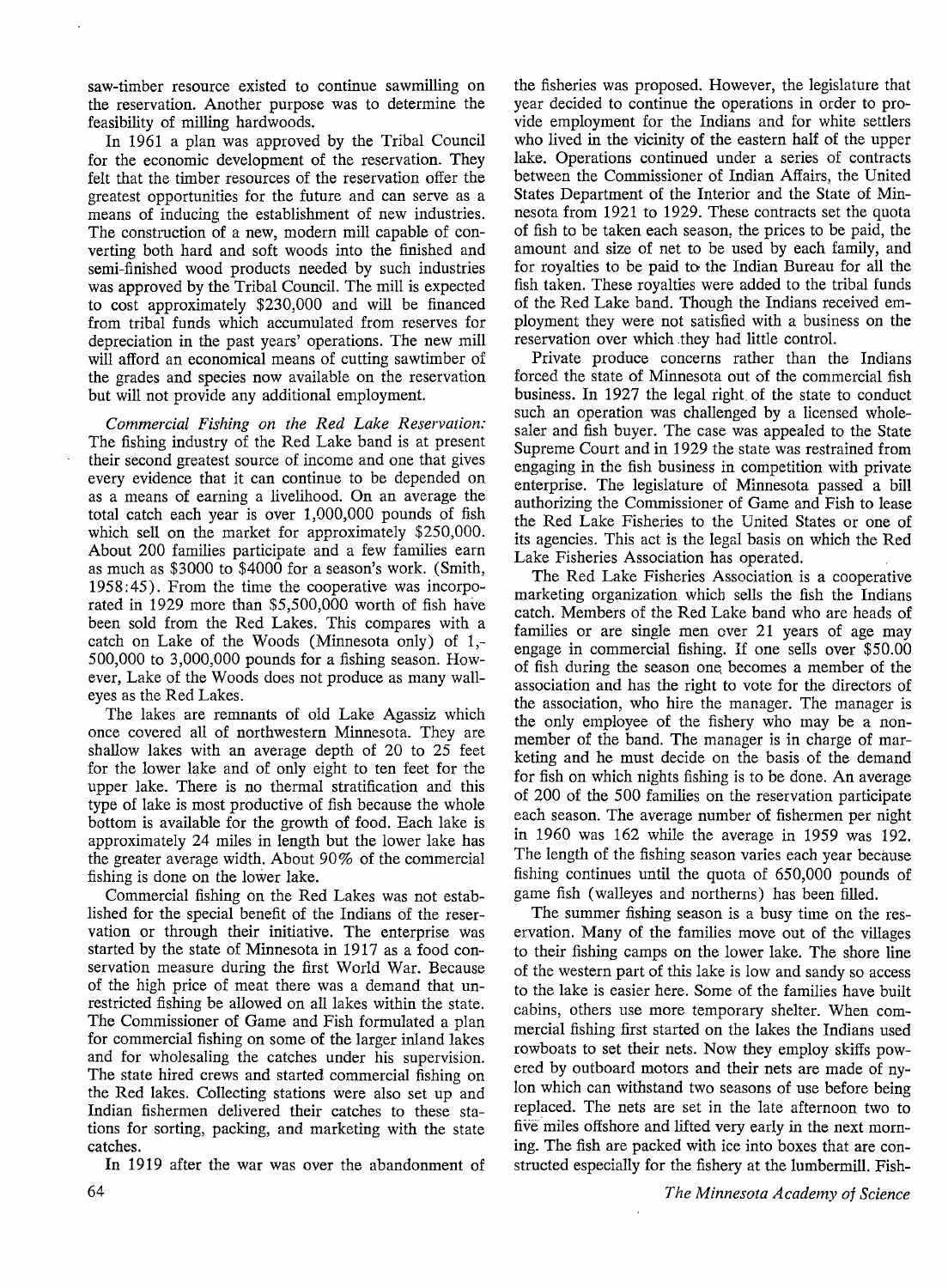ery trucks pick up the catch and deliver ice and supplies for the fishermen.

When the fish arrive at the fish plant at Redby they are weighed and credited to each fisherman. The fish are sorted and graded, then prepared for shipment. The walleyes, northerns, perch, and white fish are trucked out as fresh iced fish and more than 95 % goes to the Chicago market. The goldeyes are sent to Winnipeg for smoking and the cull and rough fish such as sheepshead and suckers and the waste are sold for mink feed. The amount of perch in the catch may determine the success of the fishing season because perch do not count in the quota and many years make up a third of the catch. While the market price is half that of walleyes the demand for them is constant.

Table 2 shows the production of fish at Red Lake since commercial fishing started in 1917. Fluctuations in the production of certain species is evident but the increase in the decade of the forties is due to an increase in the quota. This was decreased to 650,000 pounds in 1952. It is evident that it is possible to maintain commercial fishing on these lakes so they will provide a stable income year after year for members of the Association. The addition of a processing plant on the reservation would provide more opportunities for employment of the labor available.

TABLE 2. Average production in thousands of pounds of fish of the Commercial fishery at Red Lake, 1917-1959.

| Species       | 1917-1929 | 1930-1939 | 1940-1949 | 1950-1959 |  |
|---------------|-----------|-----------|-----------|-----------|--|
| All species   | 769       | 895       | 1,336     | 1,082     |  |
| Walleyes      | 541       | 544       | 881       | 587       |  |
| Yellow perch  | 51        | 163       | 243       | 277       |  |
| Whitefish     | 79        | 68        | 29        | 105       |  |
| Northern Pike | 35        | 22        | 59        | 27        |  |
| Goldeves      | 41        | 72        | 80        | 28        |  |
| White sucker  | 27        | 4         | 27        |           |  |
| Bullhead      |           |           | 2         | 2         |  |
| Sheepshead    | 26        | 20        | 15        | 20        |  |
|               |           |           |           |           |  |

(Source: Minnesota Department of Conservation: Division of Game and Fish; Section of Fisheries.)

*The Settlement Pattern of the Reservation:* The settlement pattern of the reservation has never been very different from what it is at present. (Map 4) Only three parts of the reservation are occupied and more than twothirds of the entire population live on the south shore of the lower lake. For a distance of fifteen miles, from the Beltrami-Clearwater county line to a point one and one-half miles beyond Redby along the highway south of the lake there is continuous settlement. Two concentrations, the villages of Redlake and Redby, are found in this ribbon of homes. On the north shore of the lower lake and on the Point is another elongated settlement with a slight widening at Ponemah village. The third area of settlement on the reservation is the northwestern part where seven families have developed some excellent farms and have oriented themselves to the non-Indian community west of the reservation.

Redlake is the largest village on the reservation with a population of about 1000. It also has the distinction



MAP 4: The settlement pattern on the Red Lake Reservation in 1950. Each dot represents ten people.

of being the oldest village of Beltrami county and one of the oldest settlements of northern Minnesota. The village has never had railroad connections but during the lumbering era it was the terminus of a number of roads that linked the lakes to the railroads to the southwest. The first schools and missions and the agency were located here. At present, though the agency has been removed to Bemidji, Redlake is still regarded as the center for reservation activities. All the schools, both mission and public, except the Ponemah grade school are located here. The highway, welfare, credit, and forestry departments of the Indian Service have their offices in the agency buildings. The Tribal Council meets at Redlake and it is here that the pow-wows, fairs, and other celebrations are held.

Redby, the second largest village on the reservation has a population of about 600. The village is located five miles east of Redlake and had railroad connections to Bemidji until 1939. The sawmill and the fishery were located at Redby for this reason but now these two industries depend on trucks for transportation.

*The Population of the Red Lake Reservation:* The population of the Red Lake reservation is a growing one with the present population estimated at 2,900. The special census taken in 1889 gave the total as 1,168. In 1910 it was 1,429; in 1930 it was 1,927 but in 1940 it had increased to 2,640. The next decade was a period of out-migration because of the war and increased opportunities for employment off the reservation. The increase during the 1940's was only 24 and during the, 1950's it was 236. The population of the reservation is a young population. The median age of the non-white population in 1960 in Beltrami county was 14.6 years compared with a median age of 28.1 for the white population. Graph 2 compares the age distribution of Caucasians (whites) and non-Caucasians (non-whites) in Beltrami county in 1960.

Members of the Red Lake band will continue to leave the reservation to seek employment because there are not sufficient job opportunities for the 500 families who reside there. Much of the employment on the reservation